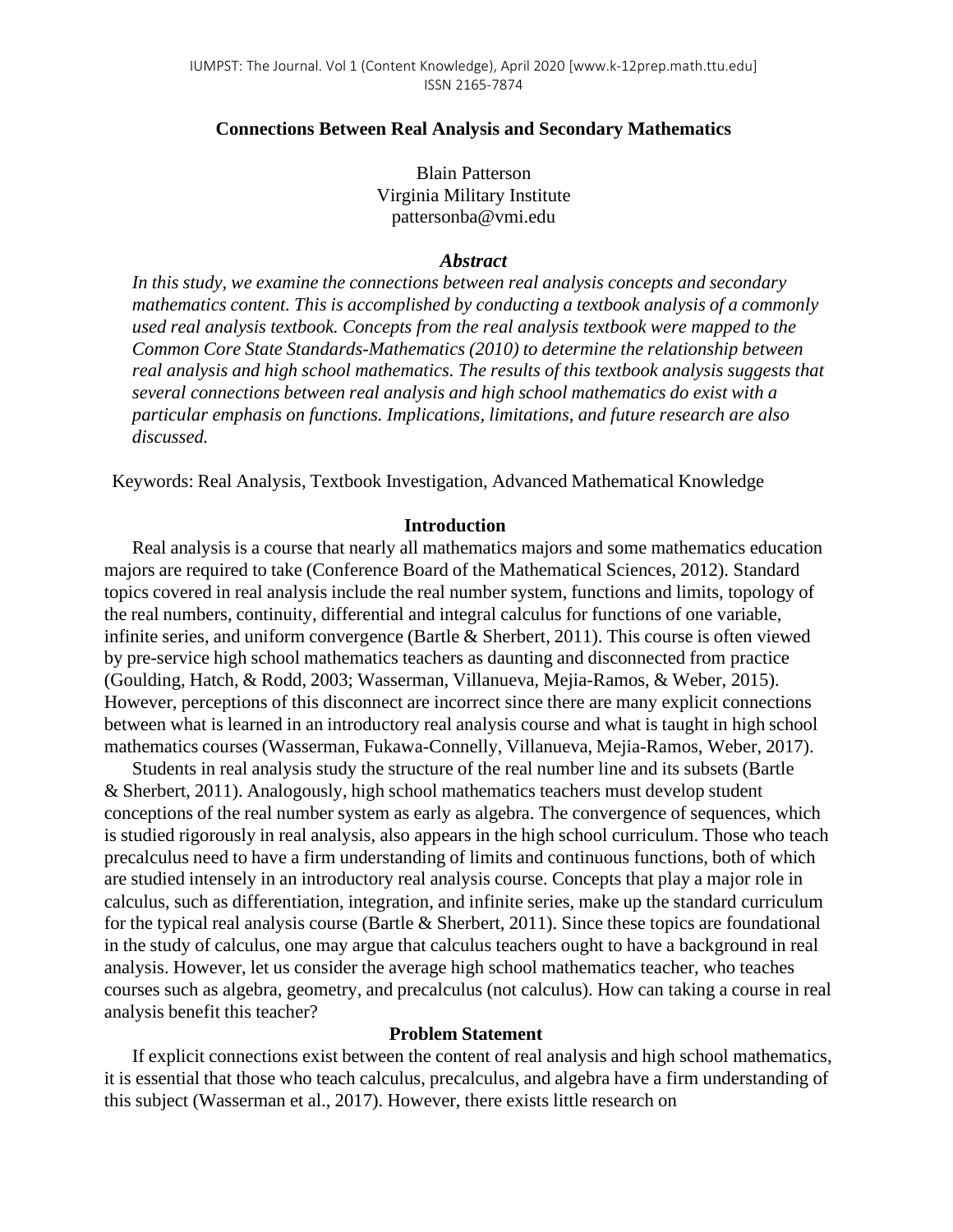the connection between learning real analysis and teaching high school mathematics, despite findings from various studies that assert student achievement is related to the content knowledge of their teachers (Ball, Thames, & Phelps, 2008; Begle, 1972; Hill, Rowan, & Ball, 2005; Monk, 1994). Although these studies have made significant contributions to our understanding of the need for strong content knowledge for teachers, we still know very little about the relationship between learning real analysis and teaching high school mathematics. Therefore, the goal of this study was to investigate this relationship so that we can ultimately better prepare teachers to teach high school mathematics. Specifically, the following research question will be addressed. What are the connections between real analysis and secondary mathematics?

#### **Textbook Investigation**

A textbook investigation was conducted to determine which concepts from real analysis are connected to high school mathematics. This textbook investigation was done using a qualitative analysis, which can be described as a systematic procedure for reviewing or evaluating documents (Creswell, 2013). Advantages of this method of qualitative analysis include efficiency, availability, cost-effectiveness, lack of obtrusiveness, stability, exactness, and coverage (Bowen, 2009). Although typically used for triangulation, the main purpose of this textbook investigation was to help establish the connections that exist between real analysis and high school mathematics content. This is similar to how Wasserman (2016) established connections between abstract algebra and high school mathematics. For each high school mathematics standard, which serves as a proxy for content in his and my work, Wasserman (2016) asked how teaching of the standard may be informed by teachers' knowledge of X (some given content in real analysis). The goal of this phase of the study is to find all possible links between high school mathematics standards (content) and teacher knowledge of X (in real analysis).

Textbooks tend to have a structure consisting of a variety of features which may have a significant impact on the audience (Valverde, Bianchi, & Wolfe, 2002). Textbook analysis provides a means by which these various features can be investigated. However, with all the possible features of a textbook to investigate, deciding which are worth analyzing may be difficult. To solve this problem, O'Keefe (2013) developed a framework consisting of four key features of textbooks (content, structure, expectation, language) built on the work previously done by the 2002 TIMSS study. In terms of the mathematics textbooks, content can be defined as the underlying mathematical concepts, whereas structure describes how these concepts are sequenced. Expectation refers to what is expected of the reader and language is comprised the mathematical notation and symbols used. Based on an extensive review of the literature,

O'Keefe (2013) found that these four components contribute to the overall effectiveness of a textbook and I used.

*Introduction to Real Analysis* by Bartle and Sherbert (2011) is a standard text used in many undergraduate real analysis courses. This was text was chosen because it contains topics which align with the Conference Board of Mathematical Sciences' (2012) description of real analysis. Also, this text is typically used at the university where the participants of this study attended college and studied real analysis. Not all topics in this text may be directly connected to high school mathematics content. However, real analysis, along with abstract algebra, form the basis of advanced mathematics studied by mathematicians and are often considered foundational courses in the education of mathematics majors. Real analysis specifically diverges from the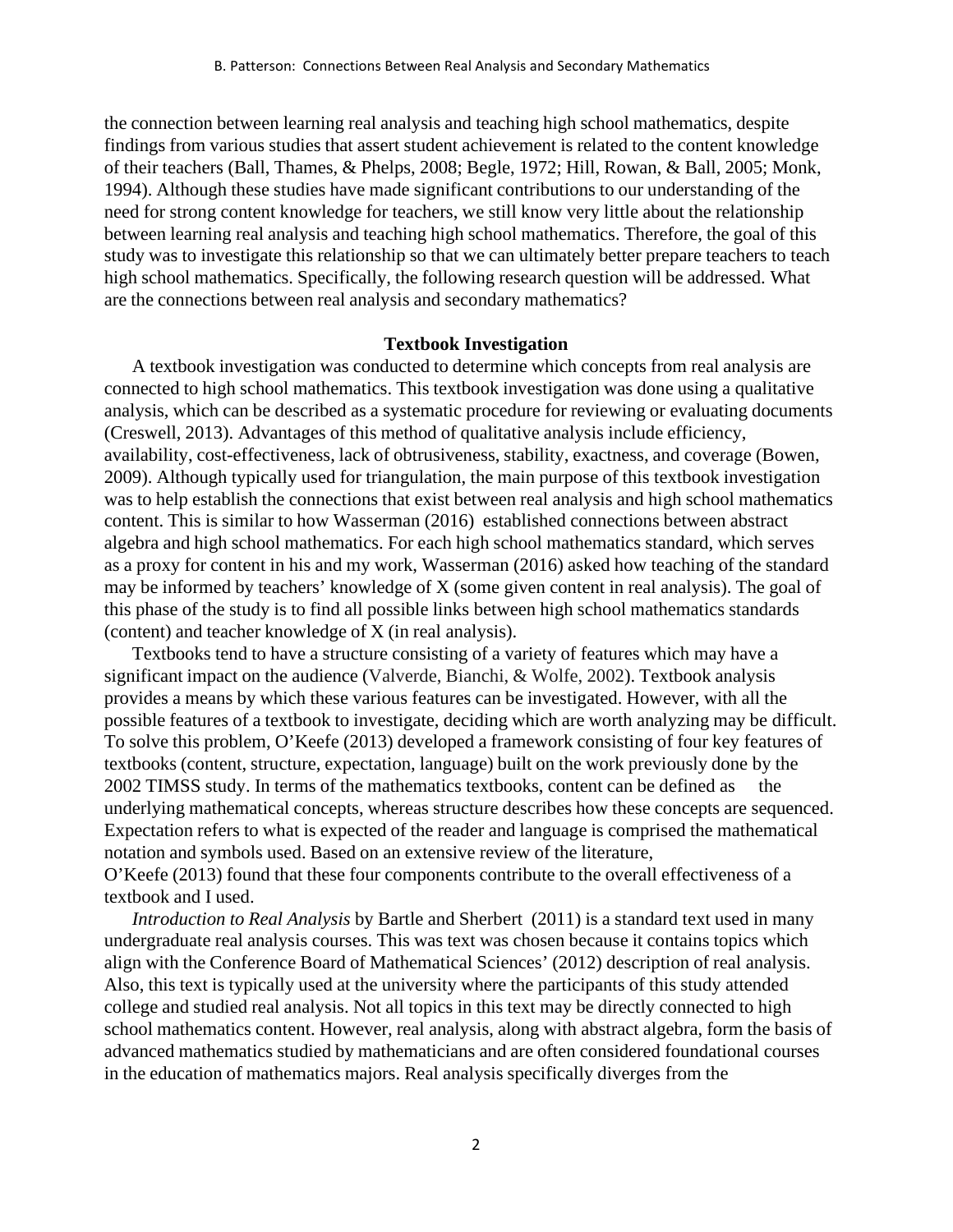study of abstract algebra by investigating the structure behind continuous and infinitesimal quantities.

*Introduction to Real Analysis* (Bartle & Sherbert, 2011) contains the following six major topics: topology of the real numbers, sequences and series, limits, functions, differentiation, and integration. It should be noted that differentiation and integration have been omitted from this analysis, but would be useful for those who teach calculus. In fact, since real analysis can be thought of as advanced calculus (this course is often listed under this name at many universities), one may argue that all calculus teachers should take this course. However, the aim of this study

is to investigate the relevance of studying real analysis for all high school mathematics teachers, not just those who teach calculus. Therefore, only connections between real analysis and the CCSS-M (2010) will be analyzed. However, it should be noted that the study of real analysis is much more comprehensive than the study of calculus. The notion of rigor and proof is prevalent throughout the study of real analysis, with one of the primary goals of this course to prove various properties of the real numbers and real-valued functions, such as the field axioms, completeness axiom, and the Intermediate Value Theorem. This rigorous treatment of the real numbers can help teachers understand how to prove what is unstated in high school in order to avoid false simplifications and to be able to answer questions from students seeking further understanding. Moreover, these topics provide opportunities to make use of original historical sources, which can motivate the theory and make real analysis seem less disconnected from high school mathematics.

For each of these four major topics (topology of the real numbers, sequences and series, limits, and functions), relevant concepts were mapped to mathematics standards as described by the Common Core State Standards-Mathematics (CCSS-M, 2010). CCSS-M (2010) were chosen due to their broad adoption in the United States, as they provide an accurate representation of the mathematical concepts that should be discussed in a typical high school classroom and thus serve as a proxy for the content being taught. Applying the framework developed by O'Keefe (2013), the following components of each relevant topic were considered: underlying mathematical concepts, how these concepts are sequenced, what is expected of the reader, and notation and symbols used in communicating this concept. The topic is then discussed through the lens of how I conceived that the teacher might use it in classrooms, and why the topic is, or could be needed, when teaching the content (standards).

#### **Results**

From my analysis of *Introduction to Real Analysis* by Bartle and Sherbert (2011), I found evidence of several connections between standards (content) from real analysis and high school mathematics, which helps to validate the claim made by the Conference Board of the Mathematical Sciences (2012) which states that all teachers should study real analysis as part of their teacher preparation program. Although some of this content is specifically relevant for

those who teach precalculus, such as limits and exponential and trigonometric functions, there are still several concepts which are directly related to other high school mathematics topics. In fact, a total of 22 connections between real analysis concepts and CCSS-M (2010) were discovered.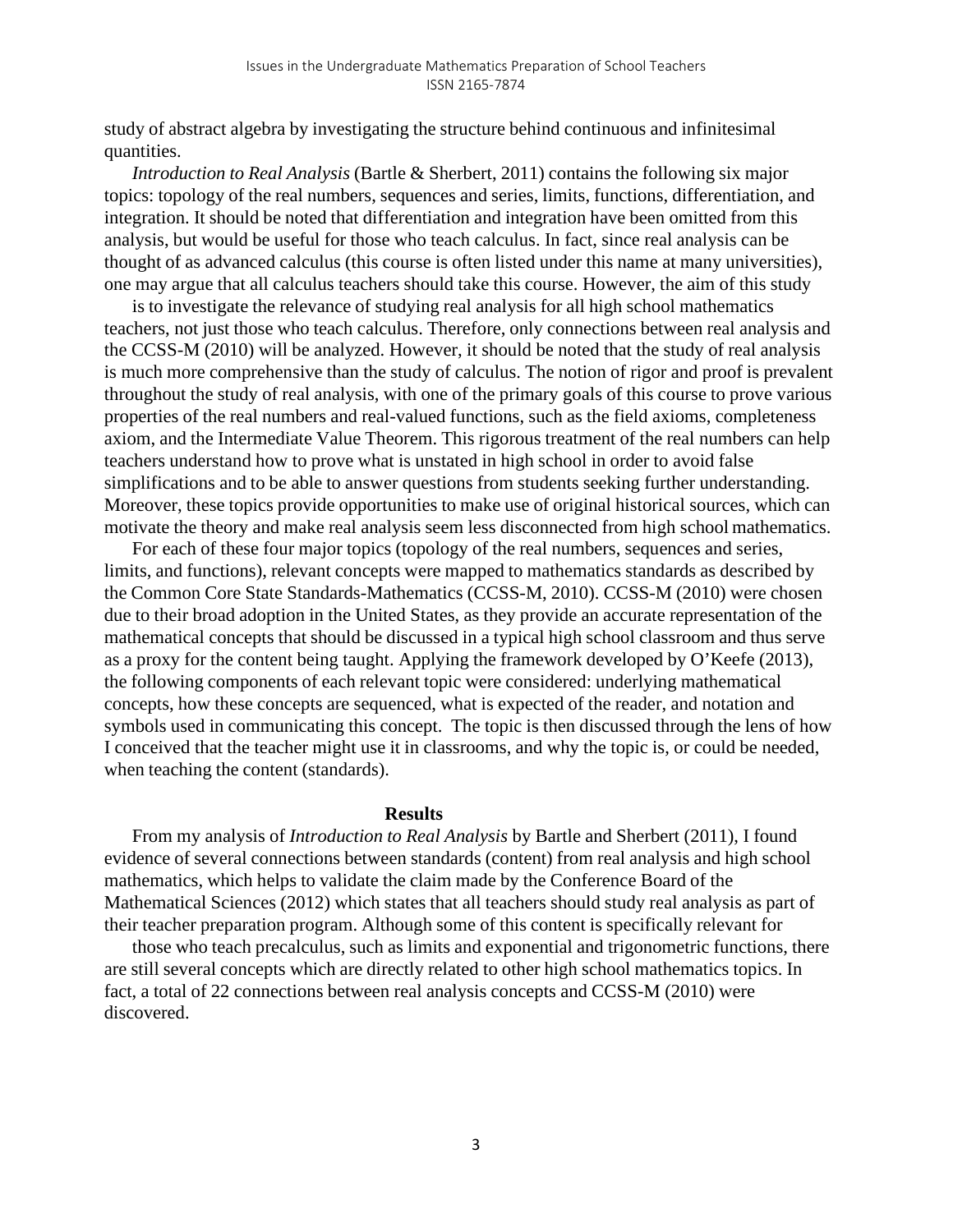#### B. Patterson: Connections Between Real Analysis and Secondary Mathematics



# *Figure 1 Mapping Real Analysis Topics to CCSS-M*

Table 1 below shows the specific standards each real analysis topic was mapped to. Additionally, a summary of the mapping of real analysis concepts to domains of the Common Core State Standards-Mathematics can be seen above in Figure 1. The number displayed on each edge of the graph directed from the real analysis topics to the Common Core State

Standards-Mathematics domains indicates how many standards from the domain each real analysis topic was mapped to. The orange boxes represent the domains taken from the Common Core State Standards Mathematics. Note that at least one topic from the text mapped to a domain of the Common Core State Standards-Mathematics. Moreover, the notion of function appears to be the most relevant domain from the Common Core State Standards-Mathematics which is discussed in the book.

Prior to discussing limits and functions, the authors (Bartle & Sherbert, 2011) spend time building up the structure of the real numbers. Having a deep understanding of this structure is relevant for anyone who teaches high school mathematics, from algebra to precalculus and beyond. Additionally, this text emphasizes sequences and series, which is another topic relevant for all teachers of mathematics. In high school, students are often asked to find both the recursive and explicit formulas for sequences and then use these formulas to find a particular term.

Additionally, it is common for students to explore the relationship between sequences and functions (CCSS-M, 2010). For example, a teacher may plan a lesson where students discover that arithmetic and geometric sequences are essentially linear and exponential functions, respectively. Therefore, it is essential that teachers understand that sequences are just a specific class of functions, where the domain is restricted to the natural numbers.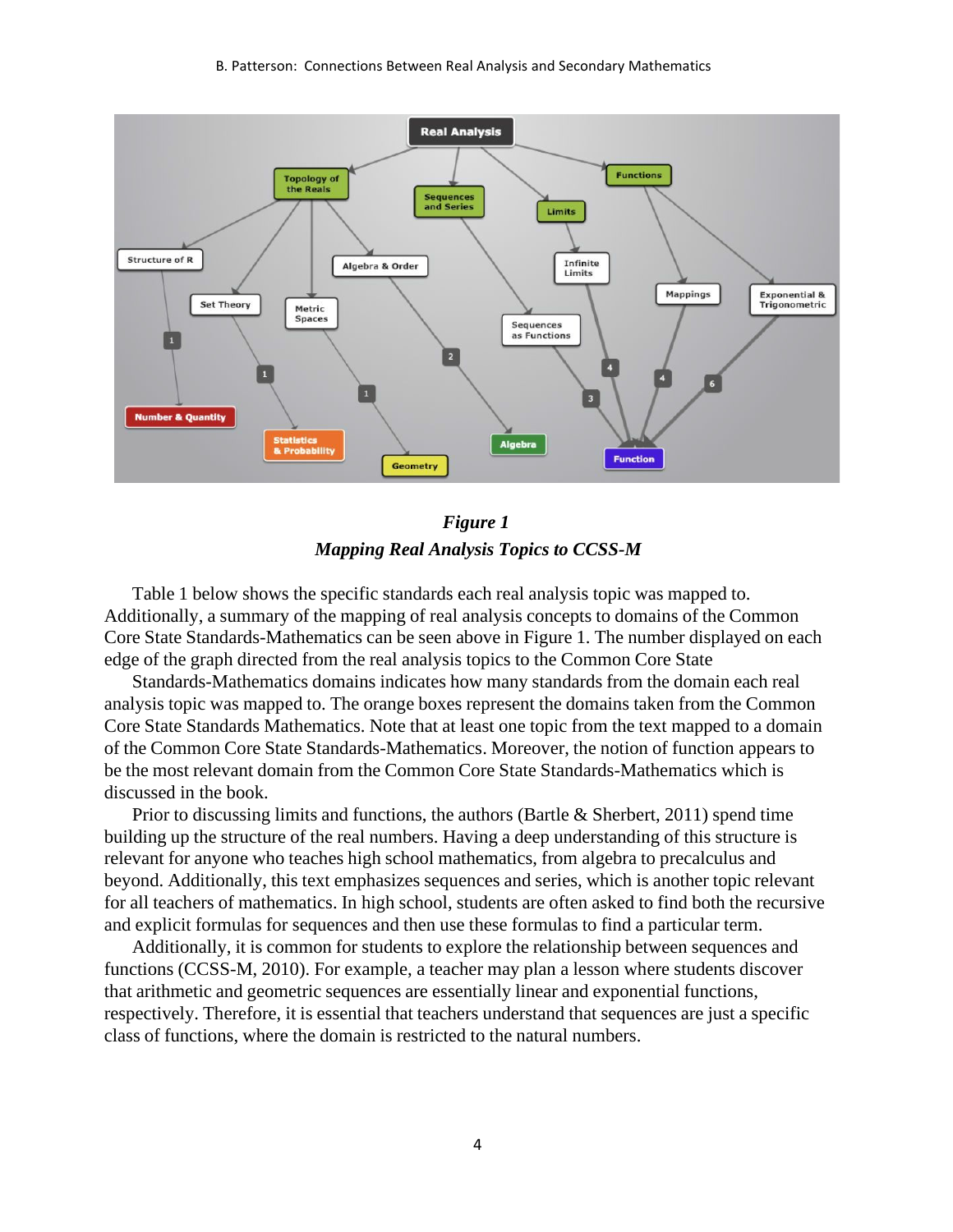| Table 1                                              |  |
|------------------------------------------------------|--|
| <b>List of Real Analysis Topics Mapped to CCSS-M</b> |  |

| Real Analysis Topic                                                    | <b>Common Core State Standard</b>                                                                                                  |
|------------------------------------------------------------------------|------------------------------------------------------------------------------------------------------------------------------------|
| <b>Structure of the Real Numbers</b>                                   | CCSS.MATH.CONTENT.HSN.RN.B.3                                                                                                       |
| Algebraic and Order Properties of the Real<br><b>Numbers</b>           | CCSS.MATH.CONTENT.HSA.SSE.B.3<br>CCSS.MATH.CONTENT.HSA.REI.B.3                                                                     |
| Set Theory                                                             | CCSS.MATH.CONTENT.HSS.CP.A.1                                                                                                       |
| <b>Metric Spaces</b>                                                   | CCSS.MATH.CONTENT.HSG.GPE.B.4                                                                                                      |
| Sequences as Functions from the Natural Numbers<br>to the Real Numbers | CCSS.MATH.CONTENT.HSF.IF.A.3<br>CCSS.MATH.CONTENT.HSF.BF.A.2<br>CCSS.MATH.CONTENT.HSF.LE.A.2                                       |
| <b>Infinite Limits</b>                                                 | CCSS.MATH.CONTENT.HSF.IF.B.4<br>CCSS.MATH.CONTENT.HSF.IF.C.7.C<br>CCSS.MATH.CONTENT.HSF.IF.C.7.D<br>CCSS.MATH.CONTENT.HSF.IF.C.7.E |
| <b>Functions as Mappings</b>                                           | CCSS.MATH.CONTENT.HSF.IF.A.1<br>CCSS.MATH.CONTENT.HSF.IF.A.2<br>CCSS.MATH.CONTENT.HSF.IF.B.5<br>CCSS.MATH.CONTENT.HSF.BF.B.4       |
| <b>Exponential Functions</b>                                           | CCSS.MATH.CONTENT.HSF.IF.C.7.E<br>CCSS.MATH.CONTENT.HSF.IF.C.8.B<br>CCSS.MATH.CONTENT.HSF.BF.B.5<br>CCSS.MATH.CONTENT.HSF.LE.A.1   |
| <b>Trigonometric Functions</b>                                         | CCSS.MATH.CONTENT.HSF.TF.C.8<br>CCSS.MATH.CONTENT.HSF.TF.C.9                                                                       |

## **Discussion**

Interestingly, this investigation suggests that a real analysis course intended for teachers should focus heavily on functions (17 connections). For both mathematicians and mathematics teacher educators, this means that a real analysis course designed for teachers should focus on developing a deep understanding of function and making explicit connections to the CCSS-M (2010) which address functions. However, it should be noted that real analysis should not be simply thought of as a list of topics that teachers should know. Rather, there should be an emphasis on rigor and proof with respect to these topics. While studying real analysis, teachers should be given the opportunity to prove various theorems about the real numbers and real-valued functions. For example, proving the Intermediate Value Theorem may help teachers